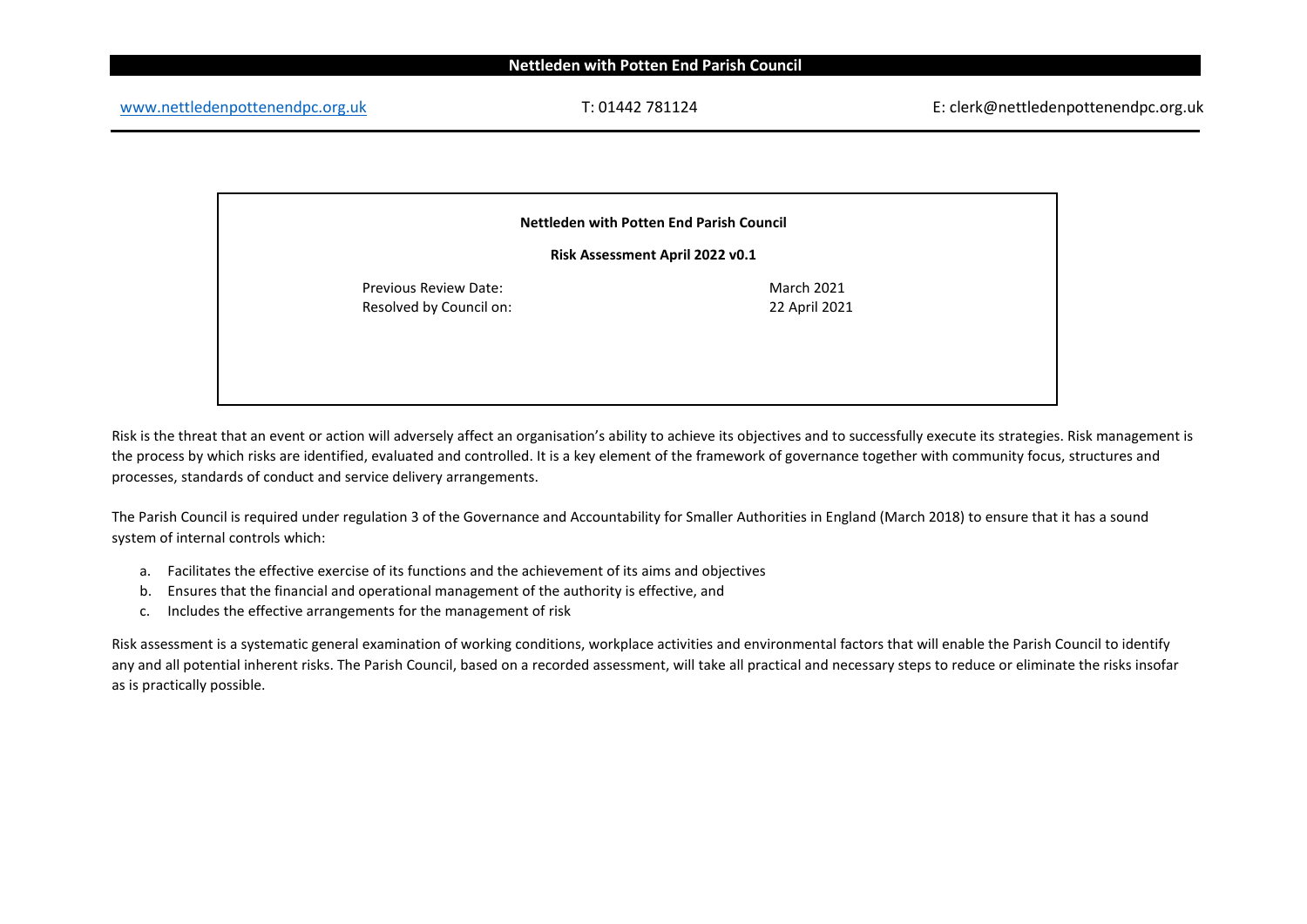| <b>FINANCIAL AND MANAGEMENT</b> |                  |                  |                            |                       |                   |                                               |                             |                              |
|---------------------------------|------------------|------------------|----------------------------|-----------------------|-------------------|-----------------------------------------------|-----------------------------|------------------------------|
| <b>Subject</b>                  |                  | Area of risk     |                            | Likelihood<br>(H/M/L) | Impact<br>(H/M/L) | Management / control of risk                  | Review / assess /<br>revise | <b>Responsibility</b>        |
| 1.                              | <b>Insurance</b> | a.               | General adequacy           | L                     | H                 | The insurance arrangements should be          | Check limits annually       | <b>Clerk and Councillors</b> |
|                                 | (Aviva)          | Cost<br>b.       |                            | L                     | L                 | reviewed fully on a three-year basis with     | and review full policy      |                              |
|                                 |                  | Compliance<br>c. |                            | L                     | M                 | interim annual checking.                      | every three years.          |                              |
|                                 |                  |                  |                            |                       |                   | Review of risk and adequacy of cover          | Full review of renewal      |                              |
|                                 |                  |                  |                            |                       |                   | (loss / damage, public liability,             | costs every three           |                              |
|                                 |                  |                  |                            |                       |                   | consequential loss and fidelity               | years, next due 2024        |                              |
|                                 |                  |                  |                            |                       |                   | guarantee) should be conducted                |                             |                              |
|                                 |                  |                  |                            |                       |                   | annually.                                     |                             |                              |
|                                 |                  | d.               | Public liability           | L                     | н                 | Insurance at £10,000,000                      |                             |                              |
|                                 |                  | e.               | <b>Employers Liability</b> |                       | M                 | Insurance at £10,000,000                      |                             |                              |
|                                 |                  | f.<br>Money      |                            |                       |                   | Insurance at £1,000                           |                             |                              |
|                                 |                  | g.               | Fidelity guarantee         |                       | M                 | Insurance at £150,000                         |                             |                              |
|                                 |                  | h.<br>Property   |                            | L                     | M                 | Insurance at:                                 |                             |                              |
|                                 |                  |                  |                            |                       |                   | Gates and fences £4,613<br>$\bullet$          |                             |                              |
|                                 |                  |                  |                            |                       |                   | Street furniture £49,928<br>$\bullet$         |                             |                              |
|                                 |                  |                  |                            |                       |                   | Playground equipment £28,554<br>$\bullet$     |                             |                              |
|                                 |                  |                  |                            |                       |                   | Trees, shrubs and plants £25,000<br>$\bullet$ |                             |                              |
|                                 |                  |                  |                            |                       |                   | Gardening equipment £713                      |                             |                              |
|                                 |                  | i.               | Personal accident          | M                     | M                 | Insurance at £100,000 (capital benefit),      |                             |                              |
|                                 |                  |                  |                            |                       |                   | £500pw (temporary benefit) and £10,000        |                             |                              |
|                                 |                  |                  |                            |                       |                   | medical expenses.                             |                             |                              |
|                                 |                  | Defamation       |                            | L                     | M                 | Insurance at £500,000                         |                             |                              |
|                                 |                  | Excess<br>k.     |                            | L                     | L                 | £250 excess for all insured risks. £250 to    |                             |                              |
|                                 |                  |                  |                            |                       |                   | be set aside as a reserve.                    |                             |                              |
| 2.                              | Insurance        | a.               | Public liability           | L                     | H                 | Take copies of contractors Public Liability   | <b>Existing procedures</b>  | <b>Clerk and Councillors</b> |
|                                 | (contractors)    |                  |                            |                       |                   | Certificates or obtain written                | adequate.                   |                              |
|                                 |                  |                  |                            |                       |                   | confirmation of cover.                        |                             |                              |
|                                 | 3. Precept       | a.               | Adequacy of precept        | L                     | M                 | The Council regularly receives budget         | Review budgets              | <b>Clerk and Councillors</b> |
|                                 |                  |                  |                            |                       |                   | update information. At the precept            | quarterly.                  |                              |
|                                 |                  |                  |                            |                       |                   | meeting the Council receives a budget         |                             |                              |
|                                 |                  |                  |                            |                       |                   | report including the previous year's          | Start review of             |                              |
|                                 |                  |                  |                            |                       |                   | figures, actual position and projected        | following year              |                              |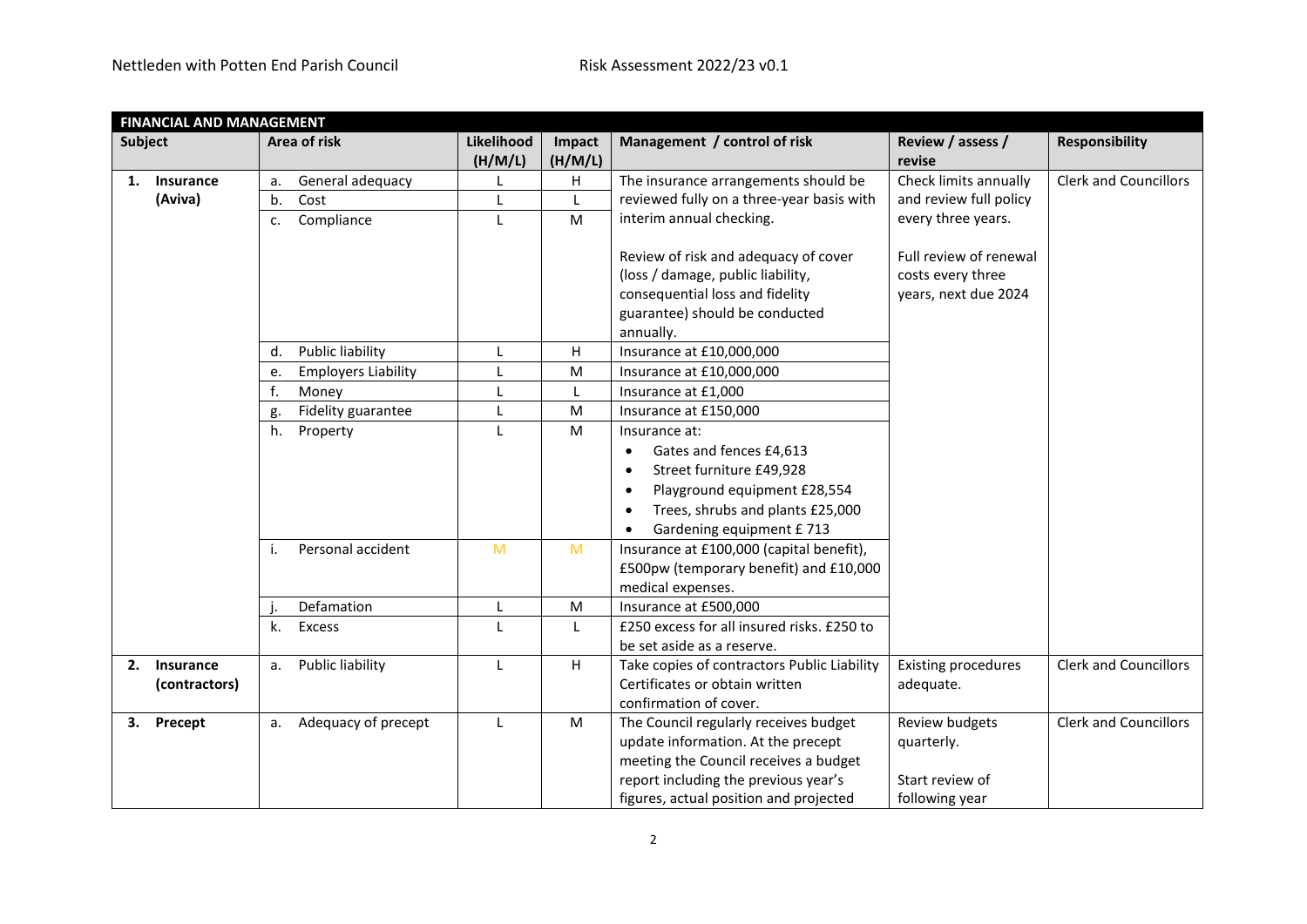|                | <b>FINANCIAL AND MANAGEMENT</b> |                              |            |         |                                           |                              |                              |  |  |
|----------------|---------------------------------|------------------------------|------------|---------|-------------------------------------------|------------------------------|------------------------------|--|--|
| <b>Subject</b> |                                 | Area of risk                 | Likelihood | Impact  | Management / control of risk              | Review / assess /            | <b>Responsibility</b>        |  |  |
|                |                                 |                              | (H/M/L)    | (H/M/L) |                                           | revise                       |                              |  |  |
|                |                                 |                              |            |         | year end position together with           | requirements in              |                              |  |  |
|                |                                 |                              |            |         | projections for standing costs and        | November.                    |                              |  |  |
|                |                                 |                              |            |         | projects for the following year with      |                              |                              |  |  |
|                |                                 |                              |            |         | explanations of material differences      | Confirm precept              |                              |  |  |
|                |                                 |                              |            |         | from the previous two years. A budget is  | requirement in               |                              |  |  |
|                |                                 |                              |            |         | agreed by the Council, which after        | January.                     |                              |  |  |
|                |                                 |                              |            |         | adjustment for the use of any reserves is |                              |                              |  |  |
|                |                                 |                              |            |         | resolved to be the precept amount to be   |                              |                              |  |  |
|                |                                 |                              |            |         | collected by Dacorum BC (DBC). The        |                              |                              |  |  |
|                |                                 |                              |            |         | claim is signed by three councillors and  |                              |                              |  |  |
|                |                                 |                              |            |         | submitted to DBC by the Clerk.            |                              |                              |  |  |
|                |                                 |                              |            |         |                                           |                              |                              |  |  |
|                |                                 |                              |            |         | The Clerk informs the Council when the    |                              |                              |  |  |
|                |                                 |                              |            |         | monies are received.                      |                              |                              |  |  |
| 4.             | Concurrent                      | Adequacy of grant<br>a.      | M          | M       | The amount of the grant from DBC is       | Review annually              | <b>Clerk and Councillors</b> |  |  |
|                | <b>Services Grant</b>           |                              |            |         | advised to the Council in November prior  |                              |                              |  |  |
|                |                                 |                              |            |         | to setting the precept. Should the grant  | Contract renewal             |                              |  |  |
|                |                                 |                              |            |         | be reduced the Council has the option of  | January 2025                 |                              |  |  |
|                |                                 |                              |            |         | increasing the precept or varying the     |                              |                              |  |  |
|                |                                 |                              |            |         | terms of the Village Warden's contract    |                              |                              |  |  |
|                |                                 |                              |            |         | which is on 3m notice.                    |                              |                              |  |  |
| 5.             | <b>Budget</b>                   | Insufficient available<br>a. | L          | M       | A full budget needs to be submitted prior | Review annually              | <b>Clerk and Councillors</b> |  |  |
|                | provision and                   | funds                        |            |         | to the Precept request. This will include |                              |                              |  |  |
|                | reserves                        |                              |            |         | funds placed in reserve for future        |                              |                              |  |  |
|                |                                 |                              |            |         | projects and a minimum 75% of the         |                              |                              |  |  |
|                |                                 |                              |            |         | annual precept as a contingency reserve.  |                              |                              |  |  |
| 6.             | <b>Best value</b>               | Work awarded<br>a.           | L          | M       | Normal Parish Council practise would be   | Procedures in                | <b>Clerk and Councillors</b> |  |  |
|                | accountability                  | incorrectly                  |            |         | to seek, if possible, more than one       | <b>Financial Regulations</b> |                              |  |  |
|                |                                 | Overspend on services<br>b.  | L          | M       | quotation for any work undertaken         | Procedures in                | <b>Clerk and Councillors</b> |  |  |
|                |                                 |                              |            |         | costing more than £500. If problems       | <b>Financial Regulations</b> |                              |  |  |
|                |                                 |                              |            |         | encountered with a contract, the Clerk    |                              |                              |  |  |
|                |                                 |                              |            |         | would investigate the situation and       |                              |                              |  |  |
|                |                                 |                              |            |         | report to the Council.                    |                              |                              |  |  |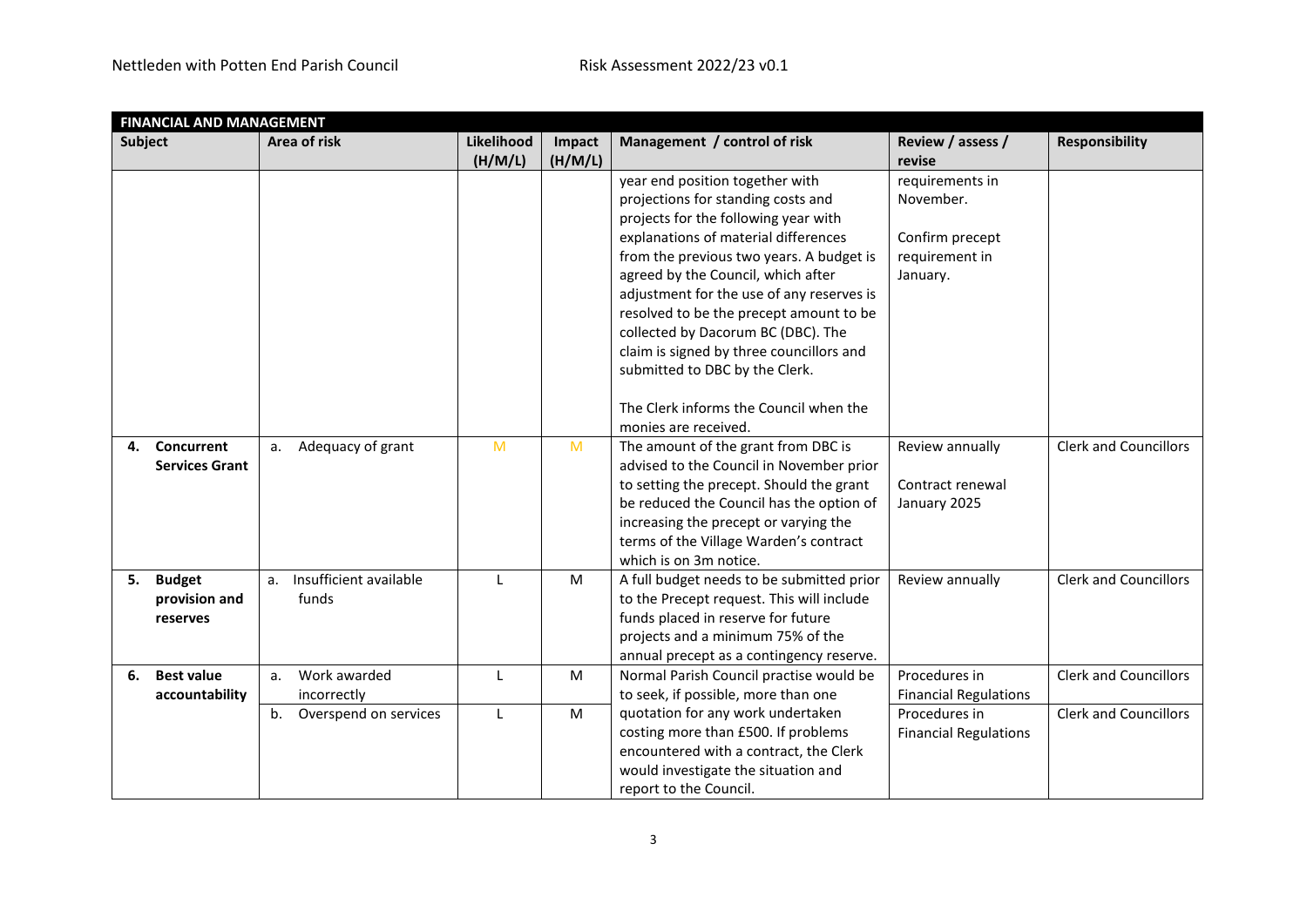|                | <b>FINANCIAL AND MANAGEMENT</b> |                               |                       |                   |                                           |                             |                              |  |  |  |
|----------------|---------------------------------|-------------------------------|-----------------------|-------------------|-------------------------------------------|-----------------------------|------------------------------|--|--|--|
| <b>Subject</b> |                                 | Area of risk                  | Likelihood<br>(H/M/L) | Impact<br>(H/M/L) | Management / control of risk              | Review / assess /<br>revise | <b>Responsibility</b>        |  |  |  |
|                | 7. Contracts and                | Maintenance<br>a.             |                       | M                 | New contractors to have a break clause    | Report on                   | <b>Clerk and Councillors</b> |  |  |  |
|                | contractors                     | contractors                   |                       |                   | of no more than one year. Subject to      | performance and             |                              |  |  |  |
|                |                                 |                               |                       |                   | satisfactory performance, subsequent      | review when                 |                              |  |  |  |
|                |                                 |                               |                       |                   | contracts to be for no more than 3 years. | appropriate                 |                              |  |  |  |
| 8.             | <b>Payroll and</b>              | Correct payment of<br>a.      | L                     | M                 | Calculation and payment of PAYE and NI    | Current procedure           | <b>Clerk and Councillors</b> |  |  |  |
|                | salary                          | PAYE, NI and pension          |                       |                   | outsourced to independent, professional   | adequate                    |                              |  |  |  |
|                |                                 |                               |                       |                   | payroll service.                          |                             |                              |  |  |  |
|                |                                 | HMRC end of year<br>b.        | L                     | L                 | Managed by payroll provider.              |                             |                              |  |  |  |
|                |                                 | submission / P60              |                       |                   |                                           |                             |                              |  |  |  |
|                |                                 | submit within time            |                       |                   |                                           |                             |                              |  |  |  |
|                |                                 | limits                        |                       |                   |                                           |                             |                              |  |  |  |
|                |                                 | Salary paid incorrectly<br>c. | L                     | L                 | Councillors sign monthly invoice from     | Current procedure           | <b>Clerk and Councillors</b> |  |  |  |
|                |                                 |                               |                       |                   | payroll provider.                         | adequate.                   |                              |  |  |  |
| 9.             | <b>Employees</b>                | Fraud by staff<br>a.          | L                     | M                 | Fidelity Guarantee value appropriately    | Current level               | <b>Clerk and Councillors</b> |  |  |  |
|                |                                 |                               |                       |                   | set                                       | considered adequate.        |                              |  |  |  |
|                |                                 | Health and safety<br>b.       | L                     | M                 | All employees to be provided with         | Review regulalryl           | Clerk and Councillors.       |  |  |  |
|                |                                 |                               |                       |                   | adequate direction and safety             |                             |                              |  |  |  |
|                |                                 |                               |                       |                   | equipment needed to undertake their       |                             |                              |  |  |  |
|                |                                 |                               |                       |                   | role.                                     |                             |                              |  |  |  |
|                |                                 | Clerk resignation /<br>c.     | M                     | н                 | Clerk's contract only requires 1m notice. | Review contingency in       | Clerk and Councillors.       |  |  |  |
|                |                                 | illness                       |                       |                   | HAPTC provide a locum service. Other      | budget annually.            |                              |  |  |  |
|                |                                 |                               |                       |                   | local clerks may be able to help.         |                             |                              |  |  |  |
|                | 10. Bank and                    | Inadequate checks<br>a.       | L                     | M                 | The Council has Financial Regulations     | Review regularly            | Clerk.                       |  |  |  |
|                | banking                         |                               |                       |                   | which set out banking requirements. The   |                             |                              |  |  |  |
|                |                                 |                               |                       |                   | Financial Regulations were last agreed in |                             |                              |  |  |  |
|                |                                 |                               |                       |                   | May 2021.                                 |                             |                              |  |  |  |
|                |                                 | <b>Bank mistakes</b><br>b.    | L                     | M                 | Monthly reconciliation verified by a      | <b>Existing procedure</b>   | Clerk.                       |  |  |  |
|                |                                 |                               |                       |                   | Councillor.                               | adequate.                   |                              |  |  |  |
|                |                                 | Mistake in drawing up<br>c.   | L                     | L                 | Cheques to be written or online           | Existing procedure          | Clerk and cheque             |  |  |  |
|                |                                 | cheque or online              |                       |                   | payments set up by the Clerk following    | adequate.                   | signatories.                 |  |  |  |
|                |                                 | payment                       |                       |                   | inspection of the invoices and signed or  |                             |                              |  |  |  |
|                |                                 |                               |                       |                   | authorised by two Councillors on          |                             |                              |  |  |  |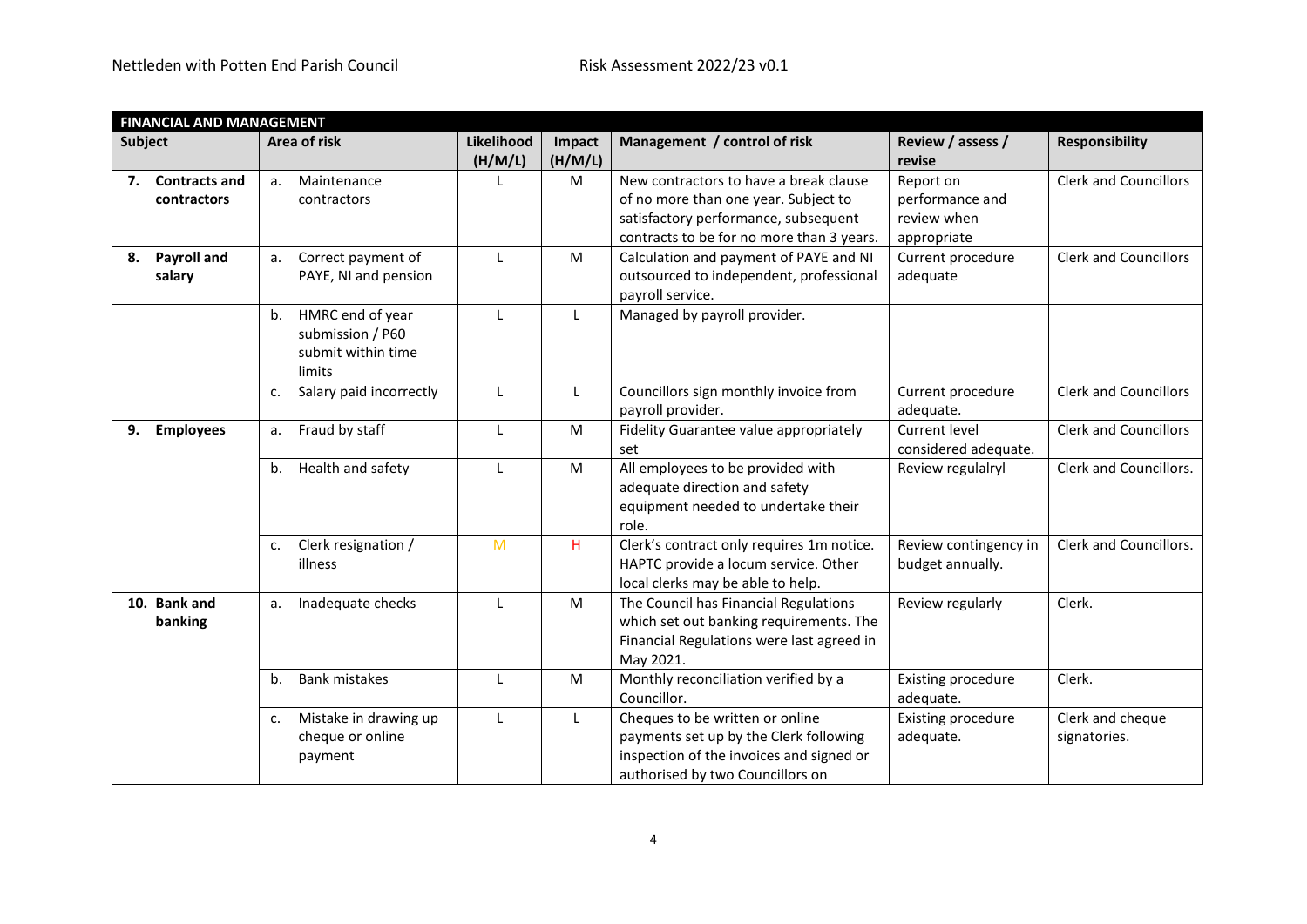| <b>FINANCIAL AND MANAGEMENT</b> |                          |                       |                   |                                                                                 |                             |                              |
|---------------------------------|--------------------------|-----------------------|-------------------|---------------------------------------------------------------------------------|-----------------------------|------------------------------|
| Subject                         | Area of risk             | Likelihood<br>(H/M/L) | Impact<br>(H/M/L) | Management / control of risk                                                    | Review / assess /<br>revise | <b>Responsibility</b>        |
|                                 |                          |                       |                   | production of the Payment Schedule                                              |                             |                              |
|                                 |                          |                       |                   | agreed at the PC Meeting.                                                       |                             |                              |
|                                 | Cash<br>d.               | $\mathsf{L}$          | $\mathsf{L}$      | The Council doesn't maintain a cash                                             | <b>Existing procedures</b>  | <b>Clerk and Councillors</b> |
|                                 |                          |                       |                   | float. Very occasionally payments to the                                        | adequate                    |                              |
|                                 |                          |                       |                   | council are made in cash and these are                                          |                             |                              |
|                                 |                          |                       |                   | banked as soon as possible and reported                                         |                             |                              |
|                                 |                          |                       |                   | at the next council meeting.                                                    |                             |                              |
| 11. Financial                   | Information<br>a.        | $\mathsf{L}$          | L                 | The council uses spreadsheets to record                                         | <b>Existing procedures</b>  | <b>Clerk and Councillors</b> |
| reporting                       | communication            |                       |                   | income and expenditure. Financial<br>information is a regular agenda item       | adequate                    |                              |
|                                 |                          |                       |                   | (Finance Report) and discussed /                                                |                             |                              |
|                                 |                          |                       |                   | reviewed and approved at each meeting.                                          |                             |                              |
|                                 | Annual accounts<br>b.    | L                     | L                 | Accounts to be closed at year end and                                           | <b>Existing procedures</b>  | <b>Clerk and Councillors</b> |
|                                 |                          |                       |                   | final statement submitted to April or                                           | adequate                    |                              |
|                                 |                          |                       |                   | May Parish Council Meeting for scrutiny                                         |                             |                              |
|                                 |                          |                       |                   | and agreement.                                                                  |                             |                              |
| 12. Grants                      | Payment of grants<br>a.  | $\mathsf{L}$          | L                 | Ensure that the grant seeking entity                                            | <b>Existing procedures</b>  | <b>Clerk and Councillors</b> |
|                                 |                          |                       |                   | conforms to published Council                                                   | adequate                    |                              |
|                                 |                          |                       |                   | guidelines. Ensure the council has the                                          |                             |                              |
|                                 |                          |                       |                   | power to pay. Follow-up to ensure                                               |                             |                              |
|                                 |                          |                       |                   | payment is used as stated.                                                      |                             |                              |
| 13. Rents                       | Payment of rents<br>a.   | $\mathbf{I}$          | L                 | Rent is paid by allotment holders, the                                          | List of regular             | Clerk and councillors        |
| receivable                      |                          |                       |                   | football club and the school. Diarise to                                        | payments held and           |                              |
|                                 |                          |                       |                   | ensure payments are received on time.                                           | incorporated in             |                              |
|                                 |                          |                       |                   |                                                                                 | monthly budget              |                              |
|                                 | Burial ground fees<br>b. | L                     | L                 | Payment to be made before interment.                                            | <b>Existing procedures</b>  | Clerk                        |
|                                 |                          |                       |                   |                                                                                 | adequate                    |                              |
| <b>14. VAT</b>                  | Recording<br>а.          | L                     | L                 | All invoices including VAT are noted                                            | <b>Existing procedures</b>  | Clerk                        |
|                                 |                          |                       |                   | accordingly in the cash book.<br>The Council will make at least one             | adequate                    |                              |
|                                 | Reclaiming<br>b.         | L                     | L                 |                                                                                 | <b>Existing procedures</b>  | Clerk                        |
|                                 |                          |                       |                   | reclaim annually after the close of the<br>year end provided the reclaim is for | adequate                    |                              |
|                                 |                          |                       |                   | more than one calendar month and is                                             |                             |                              |
|                                 |                          |                       |                   |                                                                                 |                             |                              |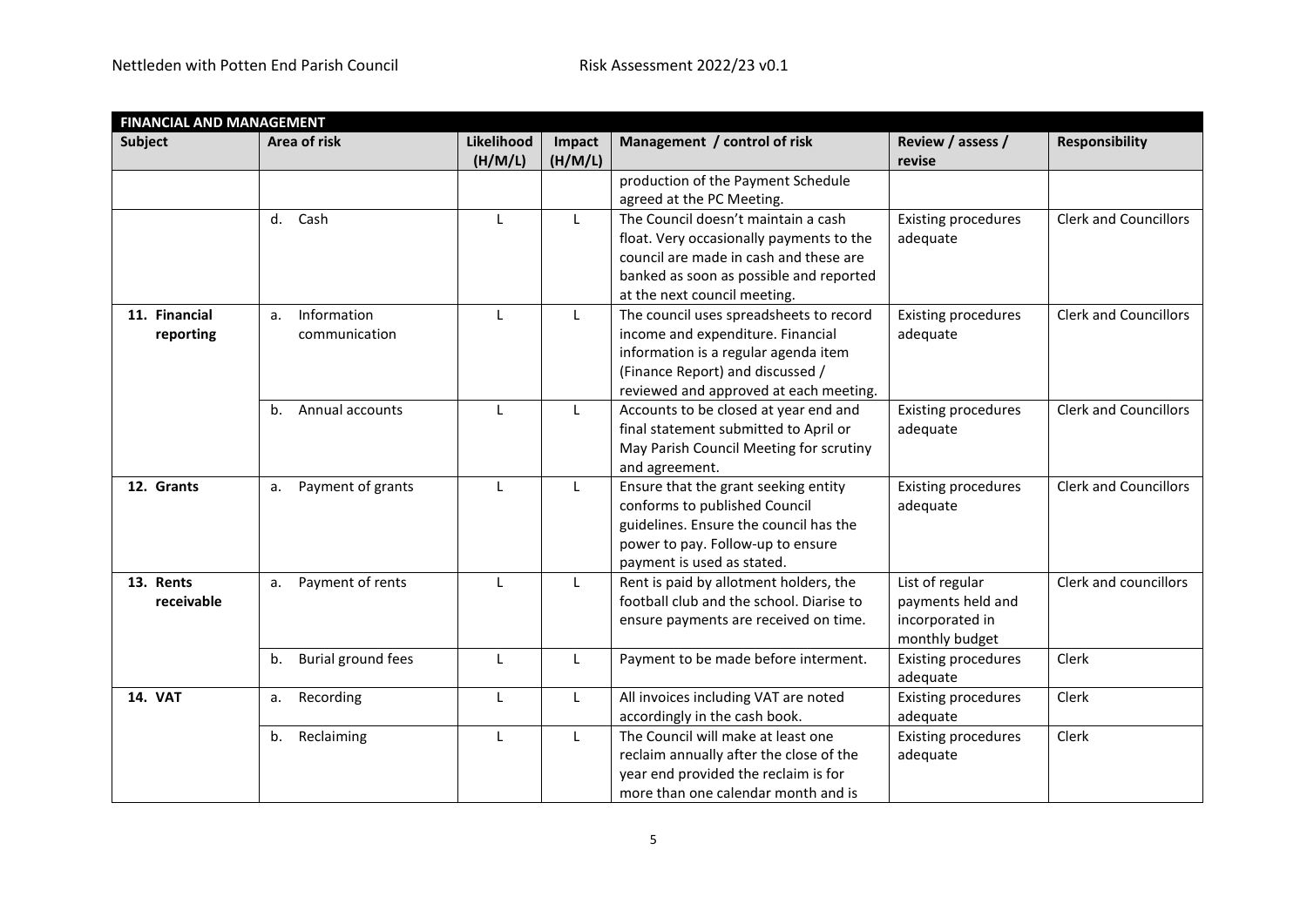|                | <b>FINANCIAL AND MANAGEMENT</b> |                       |                   |                                                                   |                             |                              |  |  |
|----------------|---------------------------------|-----------------------|-------------------|-------------------------------------------------------------------|-----------------------------|------------------------------|--|--|
| <b>Subject</b> | Area of risk                    | Likelihood<br>(H/M/L) | Impact<br>(H/M/L) | Management / control of risk                                      | Review / assess /<br>revise | <b>Responsibility</b>        |  |  |
|                |                                 |                       |                   | over £100. The order must have been                               |                             |                              |  |  |
|                |                                 |                       |                   | placed by the Council, the invoice made                           |                             |                              |  |  |
|                |                                 |                       |                   | out to the Council and the payment                                |                             |                              |  |  |
|                |                                 |                       |                   | made from Council funds.                                          |                             |                              |  |  |
|                | Charging<br>c.                  | n/a                   | n/a               | The Council is not currently registered<br>for VAT.               | n/a                         | n/a                          |  |  |
| 15. Audit      | Annual return -<br>a.           | L                     | H                 | External Audit Annual Return completed                            | <b>Existing procedures</b>  | Clerk and Councillors        |  |  |
|                | complete and return             |                       |                   | and signed by the Internal Auditor and                            | adequate                    |                              |  |  |
|                | within time limits              |                       |                   | then completed and signed by the                                  |                             |                              |  |  |
|                |                                 |                       |                   | Chairman and Clerk / RFO before 30 June                           |                             |                              |  |  |
|                |                                 |                       |                   | and published on the website.                                     |                             |                              |  |  |
|                | Public inspection of<br>b.      | L                     | L                 | Statutory documents and all council                               | <b>Existing procedure</b>   | <b>Clerk and Councillors</b> |  |  |
|                | documents                       |                       |                   | papers are published on the website.                              | adequate                    |                              |  |  |
|                |                                 |                       |                   | Other documents held electronically will                          |                             |                              |  |  |
|                |                                 |                       |                   | be sent on request. Physical documents                            |                             |                              |  |  |
|                |                                 |                       |                   | may be inspected by appointment only                              |                             |                              |  |  |
|                |                                 |                       |                   | at a convenient public place. For the                             |                             |                              |  |  |
|                |                                 |                       |                   | safety of the Clerk, the public are                               |                             |                              |  |  |
|                |                                 |                       |                   | welcome to inspect documents, but with                            |                             |                              |  |  |
|                | <b>Internal Audit</b>           | L                     | M                 | a Councillor present.<br>Appoint an independent internal auditor. | Review the                  | <b>Clerk and Councillors</b> |  |  |
|                | c.                              |                       |                   | Make available all the information                                | appointment of the          |                              |  |  |
|                |                                 |                       |                   | required for the Internal Auditor to                              | Internal Auditor and        |                              |  |  |
|                |                                 |                       |                   | complete their review. Review and act as                          | their written report        |                              |  |  |
|                |                                 |                       |                   | necessary on the Internal Auditors                                | annually                    |                              |  |  |
|                |                                 |                       |                   | written report.                                                   |                             |                              |  |  |
|                | Review effectiveness of<br>d.   | L                     | L                 | The Council must review its                                       |                             |                              |  |  |
|                | the audit                       |                       |                   | requirements of the internal Audit                                |                             |                              |  |  |
|                |                                 |                       |                   | including scope, independence,                                    |                             |                              |  |  |
|                |                                 |                       |                   | competence, relationships and planning                            |                             |                              |  |  |
|                |                                 |                       |                   | following the completion of the Internal                          |                             |                              |  |  |
|                |                                 |                       |                   | Audit.                                                            |                             |                              |  |  |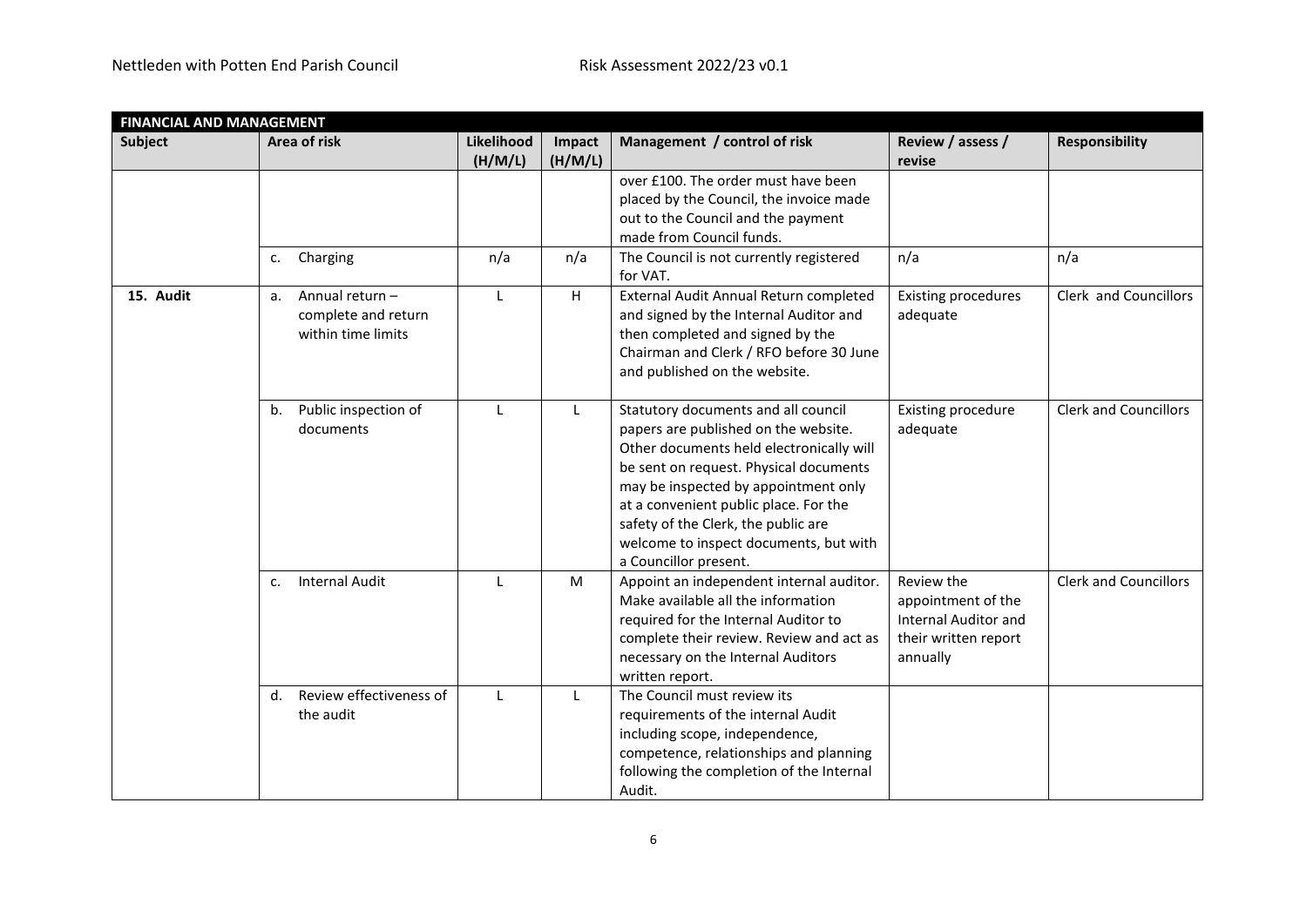|                                                                    | <b>FINANCIAL AND MANAGEMENT</b>                                 |                       |                   |                                                                                                                                                                                                                                                                                                                               |                                                                                                          |                              |  |  |  |  |
|--------------------------------------------------------------------|-----------------------------------------------------------------|-----------------------|-------------------|-------------------------------------------------------------------------------------------------------------------------------------------------------------------------------------------------------------------------------------------------------------------------------------------------------------------------------|----------------------------------------------------------------------------------------------------------|------------------------------|--|--|--|--|
| <b>Subject</b>                                                     | Area of risk                                                    | Likelihood<br>(H/M/L) | Impact<br>(H/M/L) | Management / control of risk                                                                                                                                                                                                                                                                                                  | Review / assess /<br>revise                                                                              | <b>Responsibility</b>        |  |  |  |  |
| 16. Legal powers                                                   | Illegal activity of<br>а.<br>payments                           | L                     | H                 | The power under which expenditure in<br>each budget line is incurred to be noted<br>in the financial documents unless there is<br>any ambiguity in which case it should be<br>resolved at full Council Meetings.                                                                                                              | Existing procedure<br>adequate                                                                           | <b>Clerk and Councillors</b> |  |  |  |  |
|                                                                    | s137 expenditure<br>b.                                          | $\mathsf{L}$          | H                 | All s137 expenditure to be resolved at<br>Full Council Meeting together with the<br>running total at that time.                                                                                                                                                                                                               | Existing procedure<br>adequate                                                                           | <b>Clerk and Councillors</b> |  |  |  |  |
|                                                                    | General Power of<br>C <sub>1</sub><br>Competence<br>expenditure | n/a                   | n/a               | The Council does not hold a General<br>Power of Competence                                                                                                                                                                                                                                                                    | n/a                                                                                                      | n/a                          |  |  |  |  |
| 17. Meeting<br>location                                            | Adequacy, health and<br>a.<br>safety                            | L                     | M                 | Public meetings are held in the Church<br>Rooms, Potten End. The premises and<br>facilities are considered to be adequate<br>for the Clerk, Councillors and any public<br>who attend from a health, safety and<br>comfort aspect.                                                                                             | <b>Existing procedure</b><br>adequate                                                                    | <b>Clerk and Councillors</b> |  |  |  |  |
| 18. Minutes /<br>agenda /<br>notices and<br>statutory<br>documents | Accuracy and legality<br>a.                                     | L                     | M                 | Minutes and agenda are produced in the<br>prescribed manner by the Clerk and<br>adhere to the legal requirements<br>including publishing on the Agenda and<br>Minutes section of the Parish Council<br>website. Minutes are circulated in<br>advance of the meeting, approved and<br>signed at the next full Council meeting. | <b>Existing procedure</b><br>adequate                                                                    | <b>Clerk and Councillors</b> |  |  |  |  |
|                                                                    | <b>Standing Orders</b><br>b.                                    | L                     | M                 | Adopted in May 2021                                                                                                                                                                                                                                                                                                           | Review annually and<br>when prompted by<br>changes in legislation<br>- next scheduled<br>review May 2022 | <b>Clerk and Councillors</b> |  |  |  |  |
|                                                                    | <b>Financial Regulations</b><br>c.                              | L                     | M                 | Adopted in May 2021.                                                                                                                                                                                                                                                                                                          | Review annually and<br>when prompted by<br>changes in legislation                                        | <b>Clerk and Councillors</b> |  |  |  |  |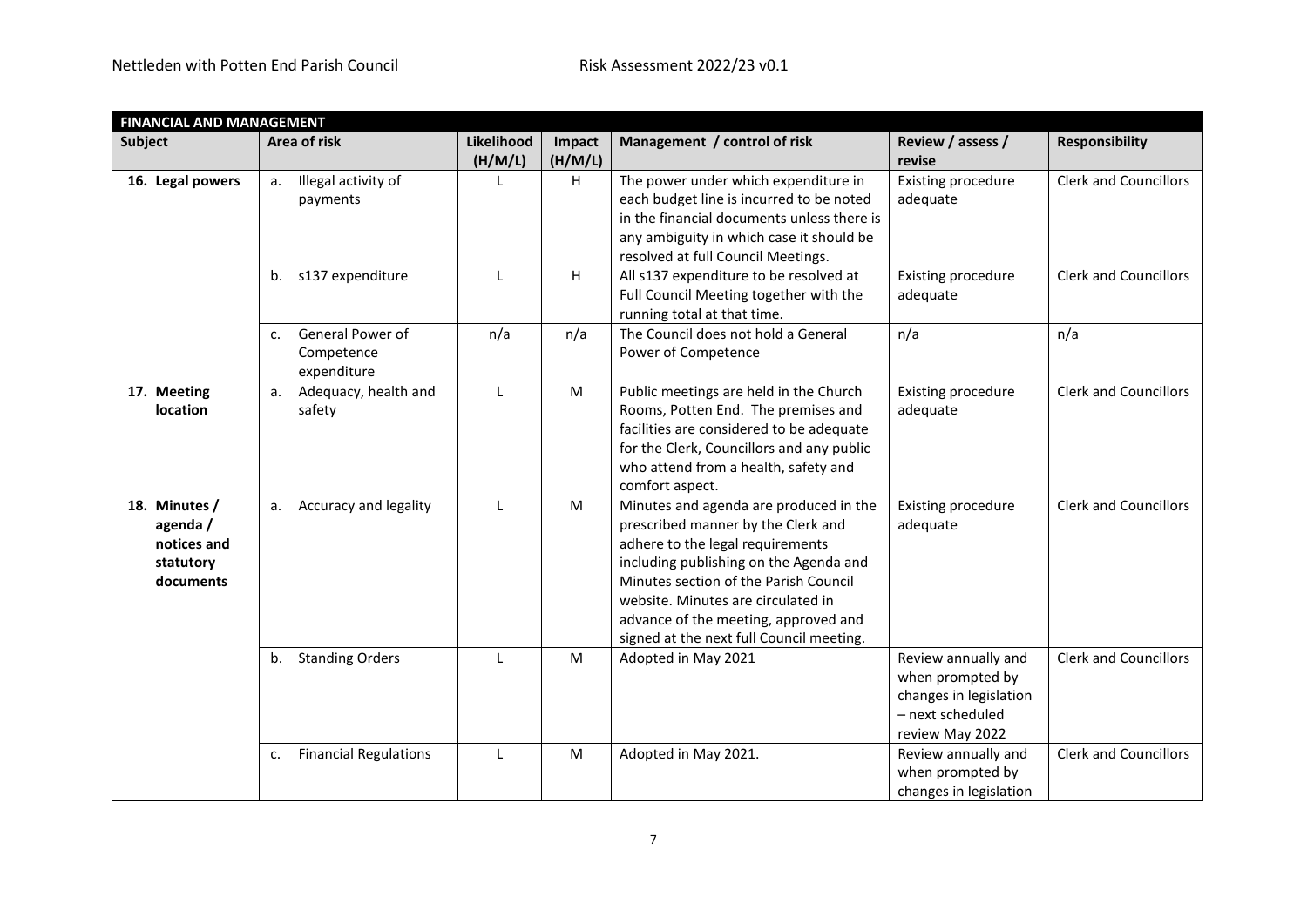|                        | <b>FINANCIAL AND MANAGEMENT</b> |                       |                   |                                                                                                                                |                                                                                                                                                                                                                                                                                              |                            |  |  |
|------------------------|---------------------------------|-----------------------|-------------------|--------------------------------------------------------------------------------------------------------------------------------|----------------------------------------------------------------------------------------------------------------------------------------------------------------------------------------------------------------------------------------------------------------------------------------------|----------------------------|--|--|
| Subject                | Area of risk                    | Likelihood<br>(H/M/L) | Impact<br>(H/M/L) | Management / control of risk                                                                                                   | Review / assess /<br>revise                                                                                                                                                                                                                                                                  | <b>Responsibility</b>      |  |  |
|                        |                                 |                       |                   |                                                                                                                                | - next scheduled<br>review May 2022                                                                                                                                                                                                                                                          |                            |  |  |
|                        | <b>Business conduct</b><br>d.   | $\mathsf{L}$          | M                 | Agenda displayed according to legal<br>requirements. Business conducted at<br>Council meetings managed by the<br>Chairman.     | Existing procedure<br>adequate                                                                                                                                                                                                                                                               | Clerk and Chairman         |  |  |
| 19. Council<br>records | Paper<br>а.                     | M                     | L                 | Loss through fire, theft, damage. The<br>Parish Council records are stored at the<br>home of the Clerk                         | Accidental damage<br>(apart from fire - see<br>below) and theft is<br>unlikely so provision is<br>adequate.<br>Damage from fire -<br>most records are also<br>maintained<br>electronically so the<br>risk is acceptable.<br>All documents being<br>transferred to Herts<br>Archive services. | Clerk                      |  |  |
|                        | Electronic (files)<br>b.        | M                     | H.                | The Parish Council electronic file records<br>are stored on the Council's laptop.<br>Antivirus software to be kept up-to-date. | Data is backed up to<br>the cloud and a<br>councillor given<br>details of usernames<br>and passwords to<br>access the<br>information both on<br>the laptop and in the<br>cloud in case of need.                                                                                              | Clerk and Chairman         |  |  |
|                        | Electronic (clerk emails)<br>c. | M                     | H.                | All emails are stored in the Cloud; none<br>are held locally.                                                                  | The Council Chair has<br>details of usernames                                                                                                                                                                                                                                                | Clerk and Council<br>Chair |  |  |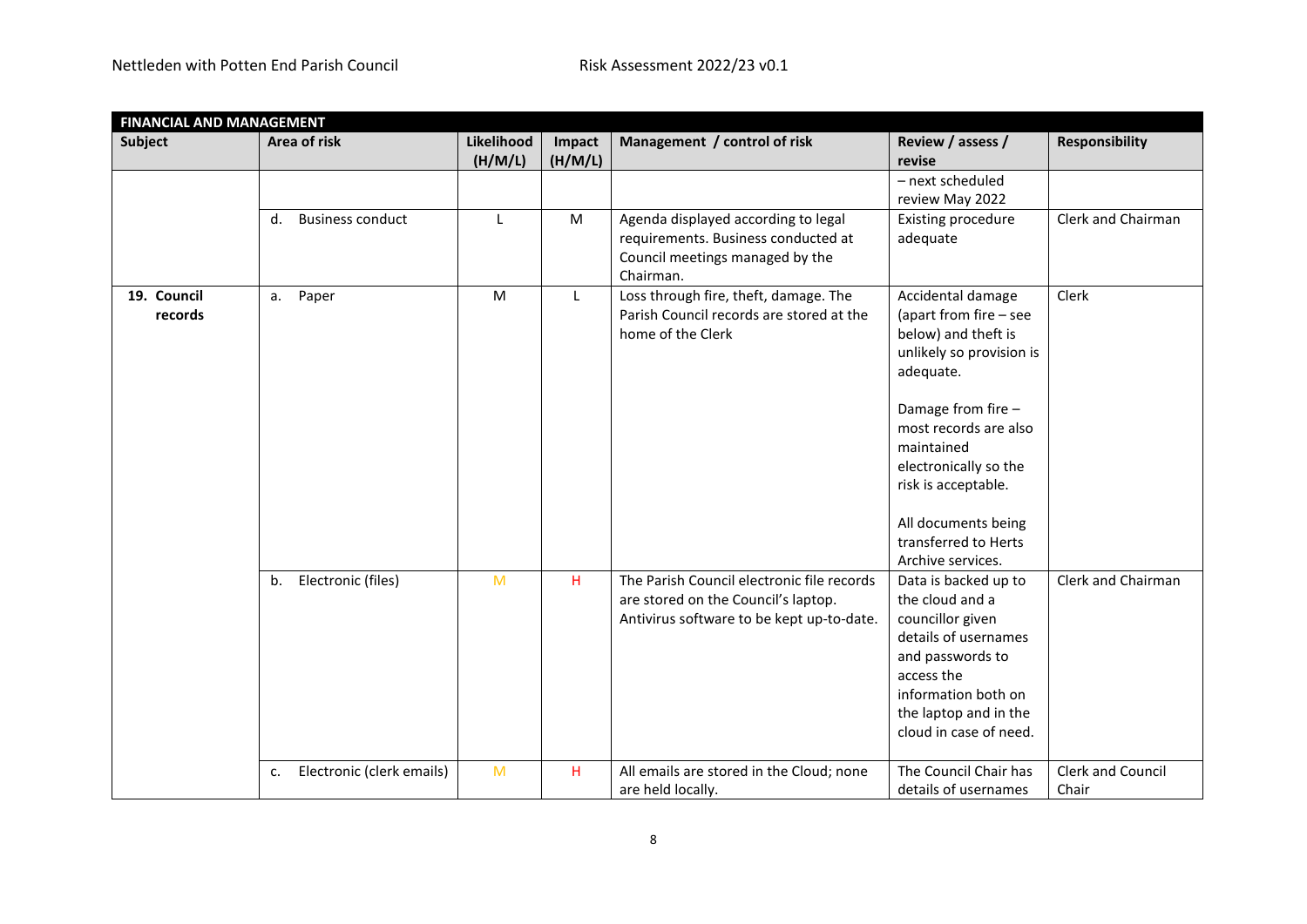| <b>FINANCIAL AND MANAGEMENT</b>                           |                                                                                     |                       |                   |                                                                                                                                                                                                                                     |                                                                                          |                              |
|-----------------------------------------------------------|-------------------------------------------------------------------------------------|-----------------------|-------------------|-------------------------------------------------------------------------------------------------------------------------------------------------------------------------------------------------------------------------------------|------------------------------------------------------------------------------------------|------------------------------|
| <b>Subject</b>                                            | Area of risk                                                                        | Likelihood<br>(H/M/L) | Impact<br>(H/M/L) | Management / control of risk                                                                                                                                                                                                        | Review / assess /<br>revise                                                              | <b>Responsibility</b>        |
|                                                           |                                                                                     |                       |                   |                                                                                                                                                                                                                                     | and passwords to<br>access the<br>information in case of<br>need.                        |                              |
|                                                           | Electronic (councillor<br>d.<br>emails)                                             | M                     | H.                | Councillors are not required to use<br>council emails for official business which<br>creates a dependency on councillors to<br>store and if necessary retrieve emails if<br>requested, even after they cease to be a<br>councillor. | Regularly remind<br>councillors of their<br>obligations.<br>Copy clerk in all<br>emails. | <b>Clerk and Councillors</b> |
| 20. Data<br>protection                                    | Policy provision<br>a.                                                              | $\mathsf{L}$          | H.                | Standard wording has been adopted.                                                                                                                                                                                                  | Register with the<br>Information<br>Commissioner                                         | Clerk                        |
|                                                           | Data Protection Officer<br>b.                                                       | n/a                   | n/a               | Not required                                                                                                                                                                                                                        | n/a                                                                                      | n/a                          |
|                                                           | <b>GDPR</b><br>c.                                                                   |                       | H                 | Policies for Data Protection, Document<br>Retention, and Privacy Notice have been<br>adopted and published.                                                                                                                         | Review annually.                                                                         | <b>Clerk and Councillors</b> |
| 21. Freedom of<br><b>Information</b>                      | Policy<br>a.                                                                        | L                     | H                 | Unable to locate although previous risk<br>assessments have indicated that it exists.                                                                                                                                               | Need to review.                                                                          | <b>Clerk and Councillors</b> |
| and<br>Environmental<br>Information<br><b>Regulations</b> | Provision<br>b.                                                                     | $\mathsf{L}$          | H.                | The Parish Council is aware that if a<br>substantial request came in it could<br>create a number of additional hours<br>work.                                                                                                       | <b>Existing procedure</b><br>adequate                                                    | Clerk                        |
| 22. Councillors                                           | Losing a councillor<br>a.                                                           | L                     | $\mathsf{L}$      | There are eight councillors and a quorum<br>of three.                                                                                                                                                                               | <b>Existing procedure</b><br>adequate                                                    | <b>Clerk and Councillors</b> |
|                                                           | The Council becoming<br>b.<br>inquorate by having<br>less than three<br>councillors | L                     | H                 | If Council becomes inquorate the<br>Borough Council will take over the<br>running of the Council (at the Village's<br>expense).                                                                                                     | <b>Existing procedure</b><br>adequate                                                    | <b>Clerk and Councillors</b> |
| 23. Election costs                                        | Risk of an election<br>a.                                                           | L                     | M                 | Risk is higher in an election year (last<br>held in 2019).                                                                                                                                                                          | Council needs to set<br>aside a maximum                                                  | Clerk and councillors        |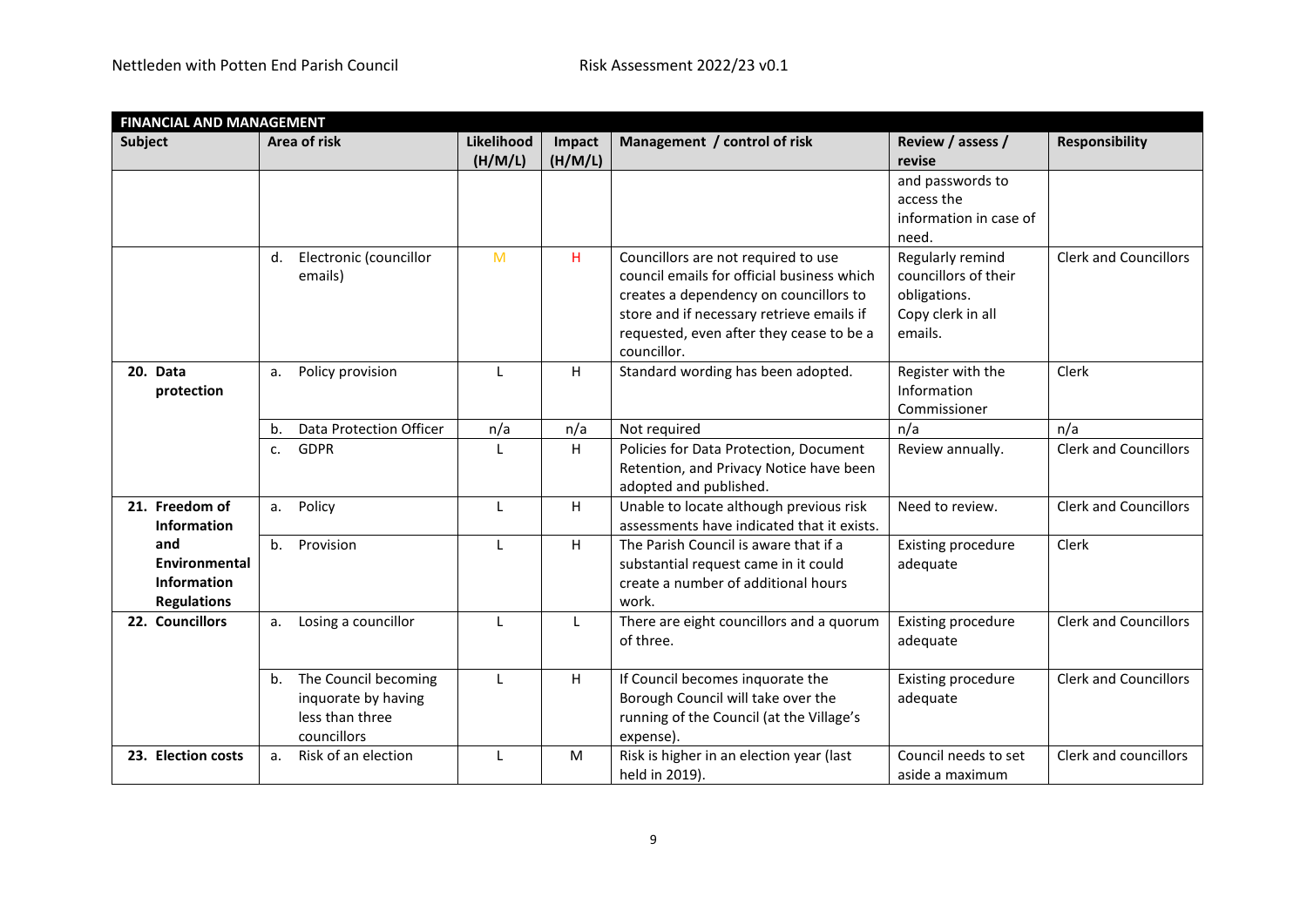|                                                    | <b>FINANCIAL AND MANAGEMENT</b> |            |         |                                                                                                                                                                                                                                                        |                                |                              |  |  |  |  |  |
|----------------------------------------------------|---------------------------------|------------|---------|--------------------------------------------------------------------------------------------------------------------------------------------------------------------------------------------------------------------------------------------------------|--------------------------------|------------------------------|--|--|--|--|--|
| Subject                                            | Area of risk                    | Likelihood | Impact  | Management / control of risk                                                                                                                                                                                                                           | Review / assess /              | <b>Responsibility</b>        |  |  |  |  |  |
|                                                    |                                 | (H/M/L)    | (H/M/L) |                                                                                                                                                                                                                                                        | revise                         |                              |  |  |  |  |  |
|                                                    |                                 |            |         |                                                                                                                                                                                                                                                        | reserve of £2,000 in           |                              |  |  |  |  |  |
|                                                    |                                 |            |         |                                                                                                                                                                                                                                                        | case of an election.           |                              |  |  |  |  |  |
| 24. Members<br>Interests and<br>Code of<br>Conduct | Conflict of interests<br>a.     | M          |         | Declarations of interest by members at<br>Council meetings. Legally Councillors<br>need only declare 'pecuniary interests',<br>but many choose to declare other<br>interests and withdraw from discussion if<br>necessary. All interests are recorded. | Existing procedure<br>adequate | <b>Clerk and Councillors</b> |  |  |  |  |  |
|                                                    | Code of Conduct<br>b.           | M          |         | Code adopted in May 2020 and issued to<br>each Councillor on election to Office.                                                                                                                                                                       | Existing procedure<br>adequate | <b>Clerk and Councillors</b> |  |  |  |  |  |

| PHYSICAL EQUIPMENT OR AREAS |                            |            |         |                                             |                       |                              |  |  |  |
|-----------------------------|----------------------------|------------|---------|---------------------------------------------|-----------------------|------------------------------|--|--|--|
| <b>Subject</b>              | Area of risk               | Likelihood | Impact  | Management / control of risk                | Review / assess /     | <b>Responsibility</b>        |  |  |  |
|                             |                            | (H/M/L)    | (H/M/L) |                                             | revise                |                              |  |  |  |
| 25. Filing cabinet          | Fire, flood, theft         |            | M       | Controlled access (clerk has key)           | Check room regularly  | Clerk                        |  |  |  |
|                             |                            |            |         |                                             | for water / damp /    |                              |  |  |  |
|                             |                            |            |         |                                             | rodents               |                              |  |  |  |
| 26. Lap top $/$             | Fire, flood theft          |            | M       | Controlled access                           | Existing procedure    | <b>Clerk</b>                 |  |  |  |
| printer /                   |                            |            |         |                                             | adequate              |                              |  |  |  |
| projector                   |                            |            |         |                                             |                       |                              |  |  |  |
| 27. Speed                   | Damage, theft              |            |         | Owned by Hertfordshire CC with a five-      | Renewal of warranty   | <b>Clerk and Councillors</b> |  |  |  |
| <b>Indicator</b>            |                            |            |         | year warranty from installation in          | likely to cost £1,000 |                              |  |  |  |
| <b>Devices</b>              |                            |            |         | November 2019 covering accidental           | in $2024 -$ build up  |                              |  |  |  |
|                             |                            |            |         | damage and destruction.                     | reserve to cover.     |                              |  |  |  |
| 28. Bus shelters            | Theft, fire, accidental or | м          |         | Annual ROSPA survey. Fixed to ground,       | Instigate annual      | Clerk and Parish             |  |  |  |
|                             | deliberate damage, rot.    |            |         | immovable and insured. Physical             | maintenance           | Warden                       |  |  |  |
|                             |                            |            |         | condition monitored quarterly. Any          | programme.            |                              |  |  |  |
|                             |                            |            |         | report of damage should be included on      |                       |                              |  |  |  |
|                             |                            |            |         | the next agenda. Included on insurance.     |                       |                              |  |  |  |
| 29. Village sign,           | Theft, accidental or       | M          |         | Fixed to ground, difficult to move. Village | Weekly informal       | <b>Clerk and Parish</b>      |  |  |  |
| fingerpost                  | deliberate damage, rot.    |            |         | sign repainted as required, approximately   | review with annual    | Warden                       |  |  |  |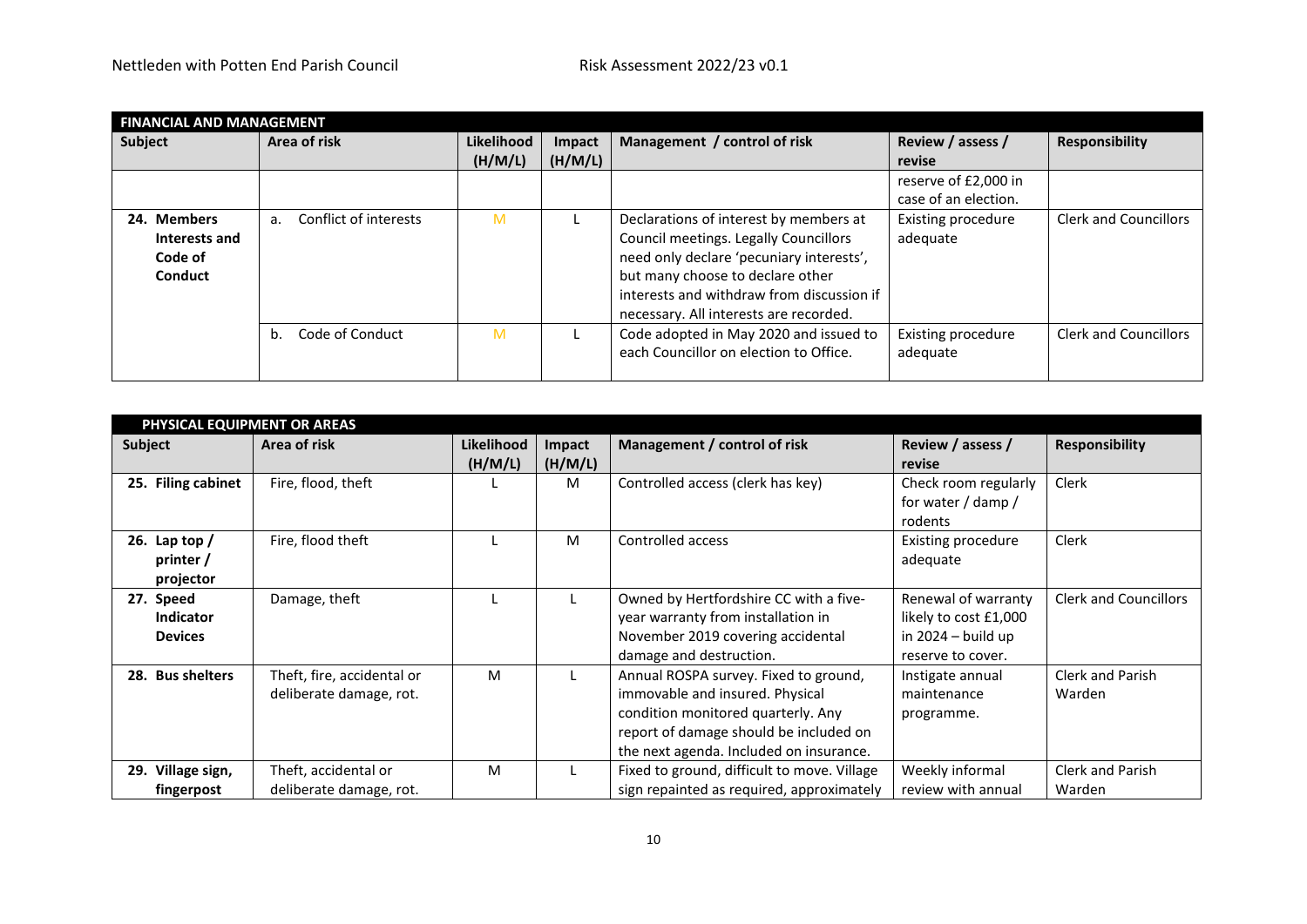|                                                           | PHYSICAL EQUIPMENT OR AREAS                                                        |                       |                   |                                                                                                                                                                                                                                |                                                                                              |                              |  |  |  |
|-----------------------------------------------------------|------------------------------------------------------------------------------------|-----------------------|-------------------|--------------------------------------------------------------------------------------------------------------------------------------------------------------------------------------------------------------------------------|----------------------------------------------------------------------------------------------|------------------------------|--|--|--|
| <b>Subject</b>                                            | Area of risk                                                                       | Likelihood<br>(H/M/L) | Impact<br>(H/M/L) | Management / control of risk                                                                                                                                                                                                   | Review / assess /<br>revise                                                                  | <b>Responsibility</b>        |  |  |  |
| signs, and<br>benches                                     |                                                                                    |                       |                   | every 3 - 4 years (next 2024). List of assets<br>maintained by Clerk. Included on<br>insurance.                                                                                                                                | full review. Remedial<br>action where<br>necessary.                                          |                              |  |  |  |
| 30. Noticeboard                                           | Theft, accidental or<br>deliberate damage, rot.                                    | M                     | L                 | Currently damaged and under discussion<br>to replace.                                                                                                                                                                          | Weekly informal<br>review with annual<br>full review. Remedial<br>action where<br>necessary. | Clerk and Parish<br>Warden   |  |  |  |
| 31. Playground<br>equipment                               | Accidental or deliberate<br>damage, rust, trip hazard<br>from wetpour, loose bolts | M                     | H.                | Annual survey. Any reports of damage to<br>be included on next agenda. Equipment<br>fixed to ground and immovable. Included<br>on insurance. Weekly reviews by Warden                                                          | <b>Existing procedures</b><br>considered adequate.                                           | Clerk and Parish<br>Warden   |  |  |  |
| 32. Goal and<br>safety<br>netting<br>(Spencer<br>Holland) | Accidental or deliberate<br>damage. Risk of damage to<br>neighbours house          | M                     | $\mathsf{L}$      | Annual review. Fixed to ground,<br>immovable and insured. Reviewed<br>quarterly. Included on insurance                                                                                                                         | <b>Existing procedures</b><br>considered adequate.                                           | Clerk and Parish<br>Warden   |  |  |  |
| 33. Cricket balls                                         | Neighbouring houses from<br>risk of damage from cricket<br>balls                   | M                     | H                 | Cricket Club have provided evidence that<br>their insurers are aware of the risk and<br>will insure them. Club maintains safety<br>netting along boundary.                                                                     | Monitor annually                                                                             | <b>Clerk and Councillors</b> |  |  |  |
| 34. Maintenance<br>of land<br>(general)                   | The Common<br>The Old Green<br>The Cemetery<br>Various small verges                | M                     | $\mathsf{M}$      | Weekly inspection by Parish Warden to<br>remove litter and fallen branches. Fly-<br>tipping reported to DBC for removal.<br>Regular grass cutting and strimming.<br>Three yearly arboricultural review<br>initiated from 2021. | Action plan<br>presented to council                                                          | Clerk and Parish<br>Warden   |  |  |  |
| 35. Sleepers on<br><b>Village Green</b>                   | Accidental or deliberate<br>damage, rot.                                           | L                     | L                 | Quarterly checks to be made to ensure no<br>damage or wear and tear has occurred to<br>create a trip hazard to pedestrians or a<br>hazard to passing vehicles.                                                                 | Existing procedure<br>adequate                                                               | Clerk and Parish<br>Warden   |  |  |  |